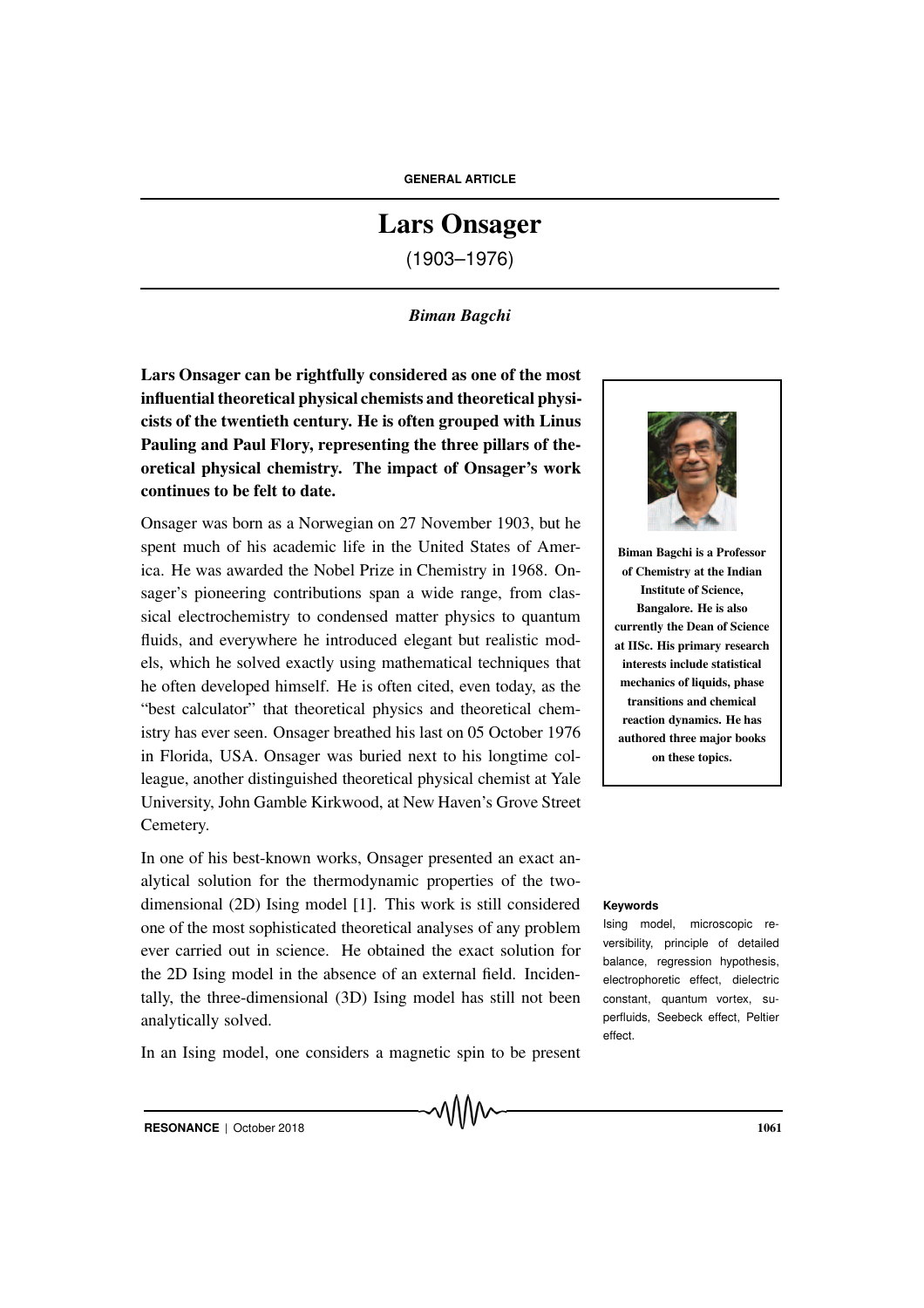Figure 1. Lars Onsager was awarded the Nobel Prize in Chemistry in 1968. Onsager's pioneering contributions span a wide range, from classical electrochemistry to condensed matter physics to quantum fluids.



In an Ising model, one considers a magnetic spin to be present at each lattice point. A spin interacts only with its nearest neighbours.

 $\frac{1}{2}$  See Classics Section, Scaling Laws for Ising Models Near *T*c, *Resonance: Journal of Science Education*, Vol.21, No.10, pp.951–961, 2016.

at each lattice point. A spin interacts only with its nearest neighbours. When two neighbouring spins point in the same direction, the total energy of the system (the Hamiltonian of the spin system) decreases by an energy *J*. Similarly, when the neighbouring spins are in an antiparallel configuration, the energy goes up by *J*. As was mentioned earlier, only the nearest neighbour interactions are counted.

This is a simple, almost a toy model of an interacting system. However, the Ising model constitutes one of the very few models of interacting systems that can be solved analytically in one and two dimensions, and these solutions are of vital importance. The one-dimensional (1D) solution was obtained by Ernst Ising in 1925 [2] as his PhD thesis. The results are uninteresting in some sense because the 1D Ising model does not exhibit any phase transition as  $J$  is increased or the temperature  $T$  is lowered – both have the same effect. However, the 2D Ising model exhibits a phase transition<sup>1</sup>, an order-disorder (paramagnetic to ferromagnetic) transition at a critical temperature  $T_c$  in the absence of any magnetic field. It exhibits a first order phase transition in the presence of the magnetic field [3].

Onsager's solution played and continues to play a pivotal role in the theory of phase transitions. This remains the only exactly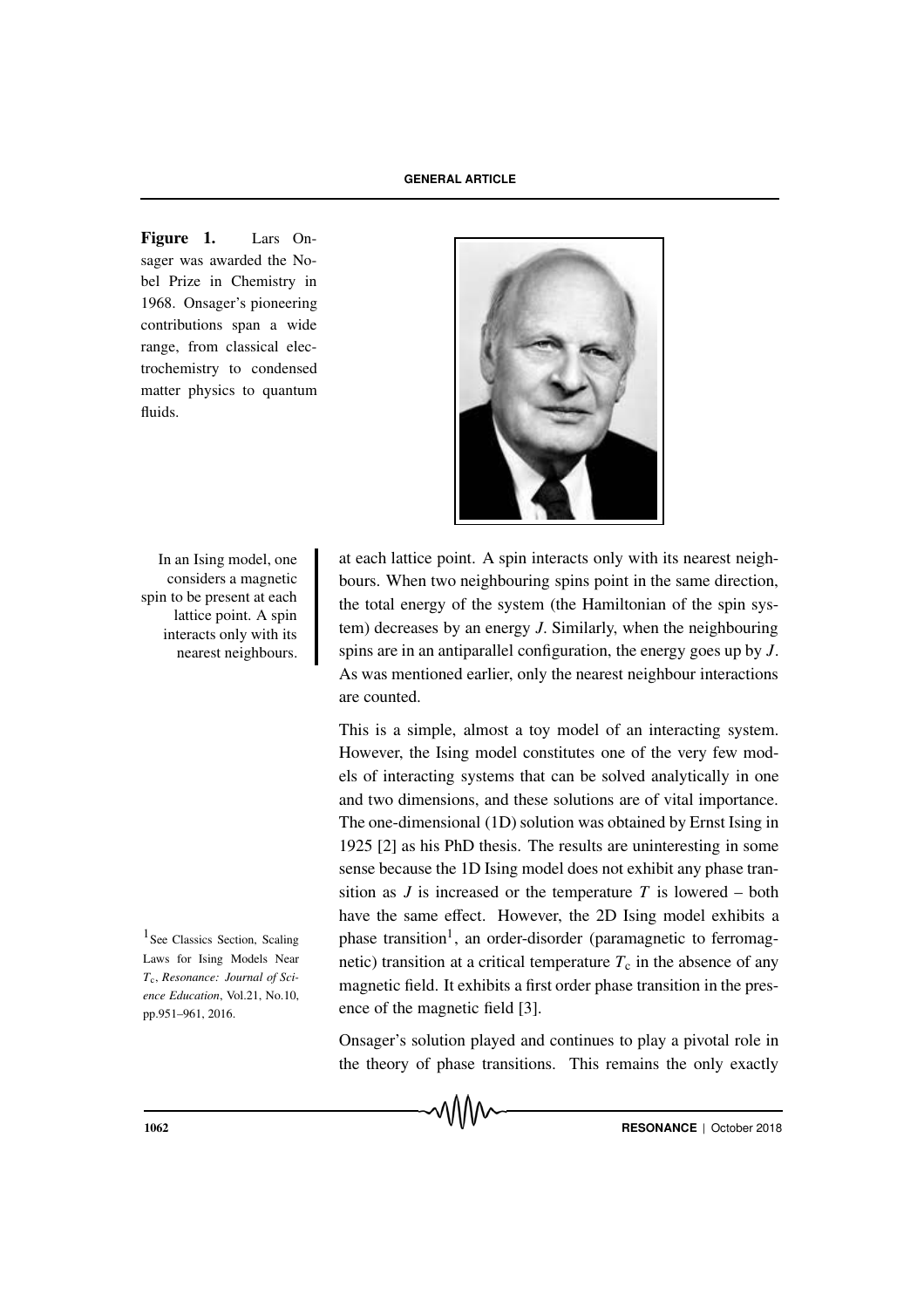

Figure 2. 1D and 2D Ising models. In the 2D model, red dots represent up spins while green dots represent down spins.

solvable Onsager's solution non-trivial Hamiltonian model of an interacting system (not counting the solution in the presence of the magnetic field). The most important use of the Onsager's exact solution of the 2D Ising model is the value of the critical exponent that it provides [4]. The solution showed that the mean-field theory was wrong (as was expected and further expounded later). The exact solution served as the essential test that all numerical methods applied to various problems (mostly in three dimensions) had to pass. Even after almost 75 years, the appeal and importance of Onsager's solution have not decreased a bit. The reason is that all the phase transitions are actually quite similar to each other, especially near the critical temperature. This universality has made the exact solution of Onsager even more useful.

The second, or rather, equally famous work of Onsager is in the area of non-equilibrium statistical mechanics. In a seminal paper published in 1931, he established important reciprocal relations for irreversible processes that essentially gave birth to nonequilibrium thermodynamics [5, 6]. Let us look at the importance of this work. In order to begin any study on time-dependent phenomena, we need to establish a relationship between the imposed force  $(X)$  and the resultant flux  $(J)$ . In nature, it is observed that near equilibrium systems, fluxes are linearly proportional to the imposed force [7]. Examples of such forces are the temperature

played and continues to play a pivotal role in the theory of phase transitions. This remains the only exactly solvable non-trivial Hamiltonian model of an interacting system (not counting the solution in the presence of the magnetic field).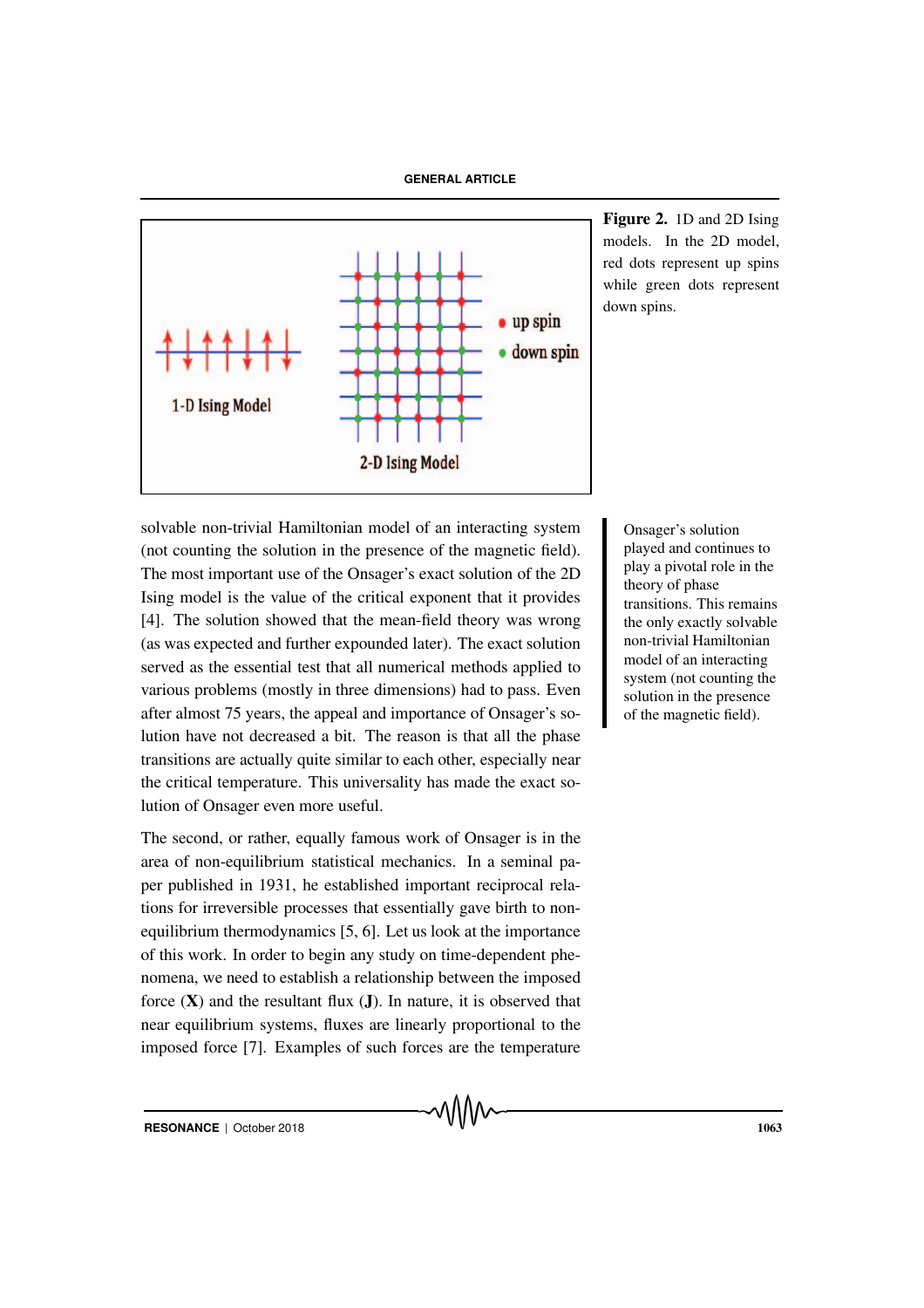When we set up a temperature gradient across a metal plate that contains a junction of two metals with different conductivities, we find that the system also generates a voltage difference between the two ends. This is known as the Seebeck effect.

Onsager's results on reciprocal cross-terms was an enormously important result that paved the way for the development of non-equilibrium statistical mechanics.

gradient across a system, concentration gradient and the electric potential gradient in an electrolyte solution. This linearity means that we can write an equation of the form  $J = L.X$  where L is a matrix that contains coefficients that quantify the response. If we consider **J** as a vector of dimension *n*, then **J** is an  $n \times n$  matrix. Let us provide a concrete, almost everyday example of J, L and X. When we set up a temperature gradient across a metal plate that contains a junction of two metals with different conductivities, we find that the system also generates a voltage difference between the two ends. This voltage difference can be used to light a lamp, for example. This is known as the Seebeck effect [3]. This is actually quite amazing. Many of us have seen this in museums. That is, "a temperature difference not only gives rise to thermal conduction – the transport of heat from higher temperature to lower temperature – but also a voltage difference". This is an example of cross-relation. Similarly, when we send an electric current across a junction of two different metals, heat is generated. Thus, an electrical potential gradient and the flow of electric current gives rise to a temperature gradient between two conductors. This is called the Peltier effect [8]. Thus, in addition to pure terms, like thermal conduction in the Seebeck effect and electrical conduction in the Peltier effect, we also have reciprocal cross-effects. Such phenomena are crucial as they are present almost everywhere.

Onsager proved that these reciprocal cross-terms are equal, that is  $L_{ii} = L_{ii}$  (popularly known as Onsager reciprocal relationship). This was an enormously important result that paved the way for the development of non-equilibrium statistical mechanics, as already mentioned. These relations were ultimately explained by time correlation function formalism, which is the heart of linear response theory.

Onsager's paper of 1931 was a significant milestone for two more reasons. It introduced the principle of 'microscopic reversibility' that states that at equilibrium, each step must be individually balanced in population change. This is sometimes also referred to as the 'principle of detailed balance'. Microscopic reversibility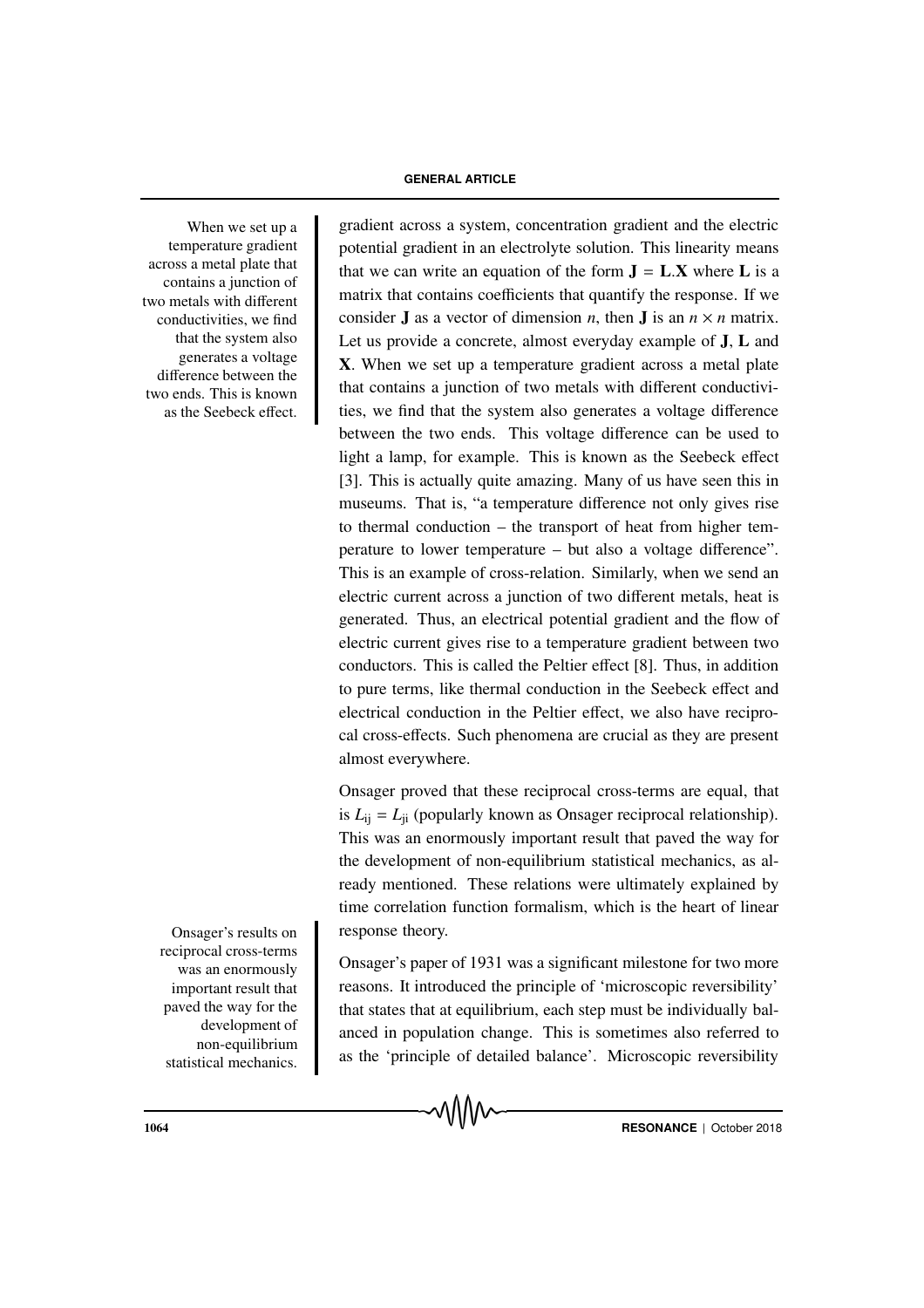

Figure 3. (a) Seebeck effect – electric current is generated between a hot and a cold surface; (b) Peltier effect – application of potential gradient between two surfaces generates a temperature gradient.

puts constraints on rate constants and is widely used in the study of chemical and biological reactions. The second significant concept that evolved from the 1932 paper was the rate of entropy production. This concept ultimately led to Prigogine's formulation of the principle of the minimum value of the rate of entropy production at a steady state maintained at far from equilibrium [7]. Although Prigogine received Nobel Prize for this work, it has remained controversial.

Another fundamental concept that can be traced back to Onsager's Another fundamental 1931 paper is 'Onsager's regression hypothesis'. This hypothesis states that for a small perturbation from equilibrium, the system returns to equilibrium at the same rate as a fluctuation does at equilibrium. The hypothesis can be explained in the following way.

*Figure* 4 shows an energy landscape that represents a system both at equilibrium and away from equilibrium. Equilibrium fluctuation is represented by the normalized time correlation function *f*(*t*).

$$
f(t) = \frac{\langle \delta X(0) \delta X(t) \rangle}{\langle (\delta X(0))^{2} \rangle} . \tag{1}
$$

concept that can be traced back to Onsager's 1931 paper is 'Onsager's regression hypothesis'. This hypothesis states that for a small perturbation from equilibrium, the system returns to equilibrium at the same rate as a fluctuation does at equilibrium.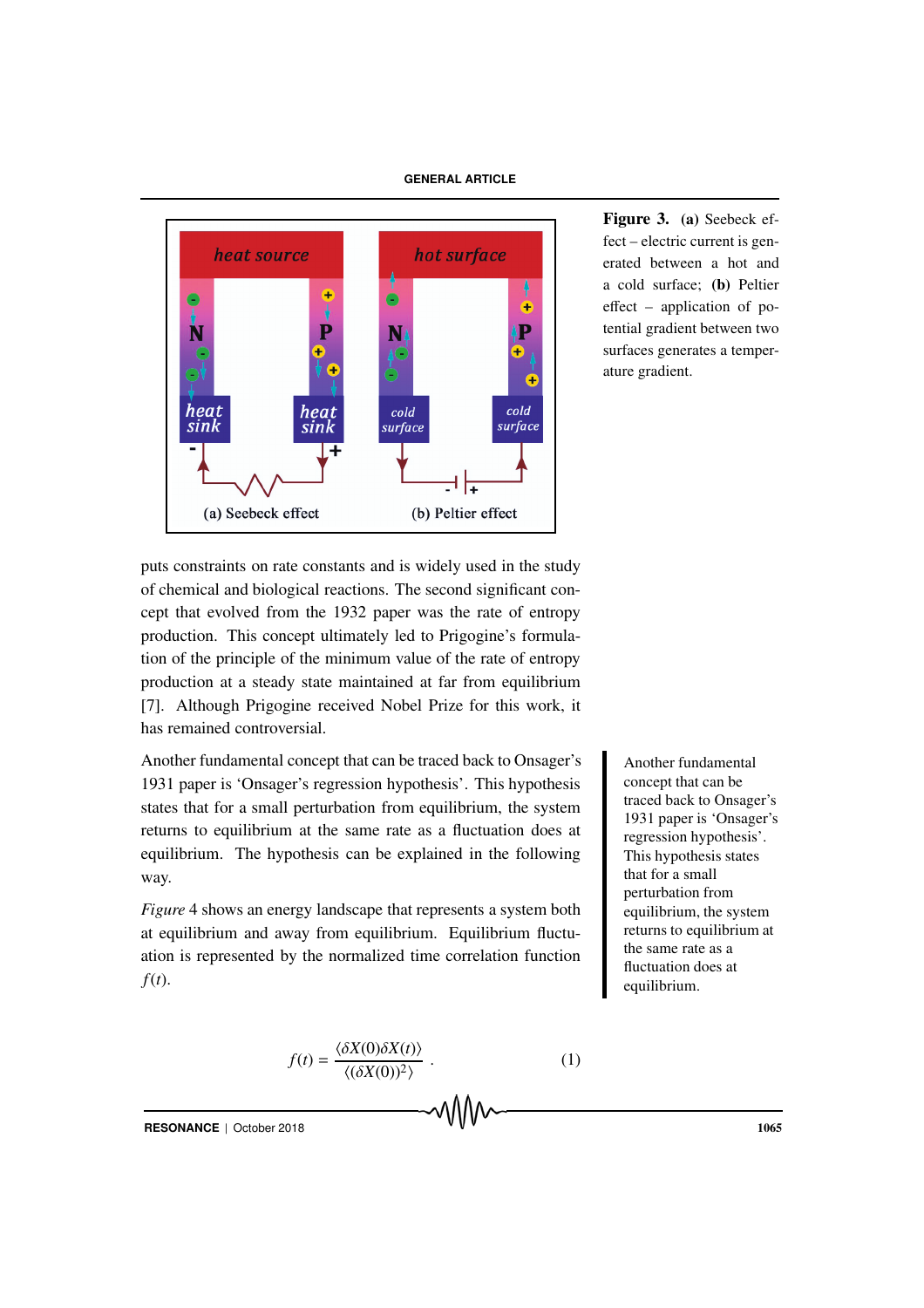Figure 4. Representation of a system in equilibrium (blue) and away from equilibrium (red) on an arbitrary energy landscape. Onsager's regression hypothesis connects equilibrium fluctuations to the relaxation from a non-equilibrium state.



Here,  $X(t)$  is the time-dependent property of the system whose fluctuations are studied. When perturbed, the system moves away from the equilibrium. It relaxes back to the ground state with a change in  $X(t)$  given by

$$
g(t) = \frac{\Delta X(t)}{\Delta X(0)} \tag{2}
$$

According to the regression hypothesis,

$$
f(t) = g(t) . \tag{3}
$$

That is, this hypothesis allows us to relate decay of a non-equilibrium state in terms of a fluctuation time correlation function at equilibrium. This hypothesis greatly reduces theoretical analysis because calculations at the equilibrium state are much simpler than those at the non-equilibrium state. The regression hypothesis is closely related to (and often considered the same as) the linear response theory developed by Kubo and others. Much appreciated by the community, Onsager was awarded the Nobel Prize in 1968. The Nobel community said, "The great importance of irreversible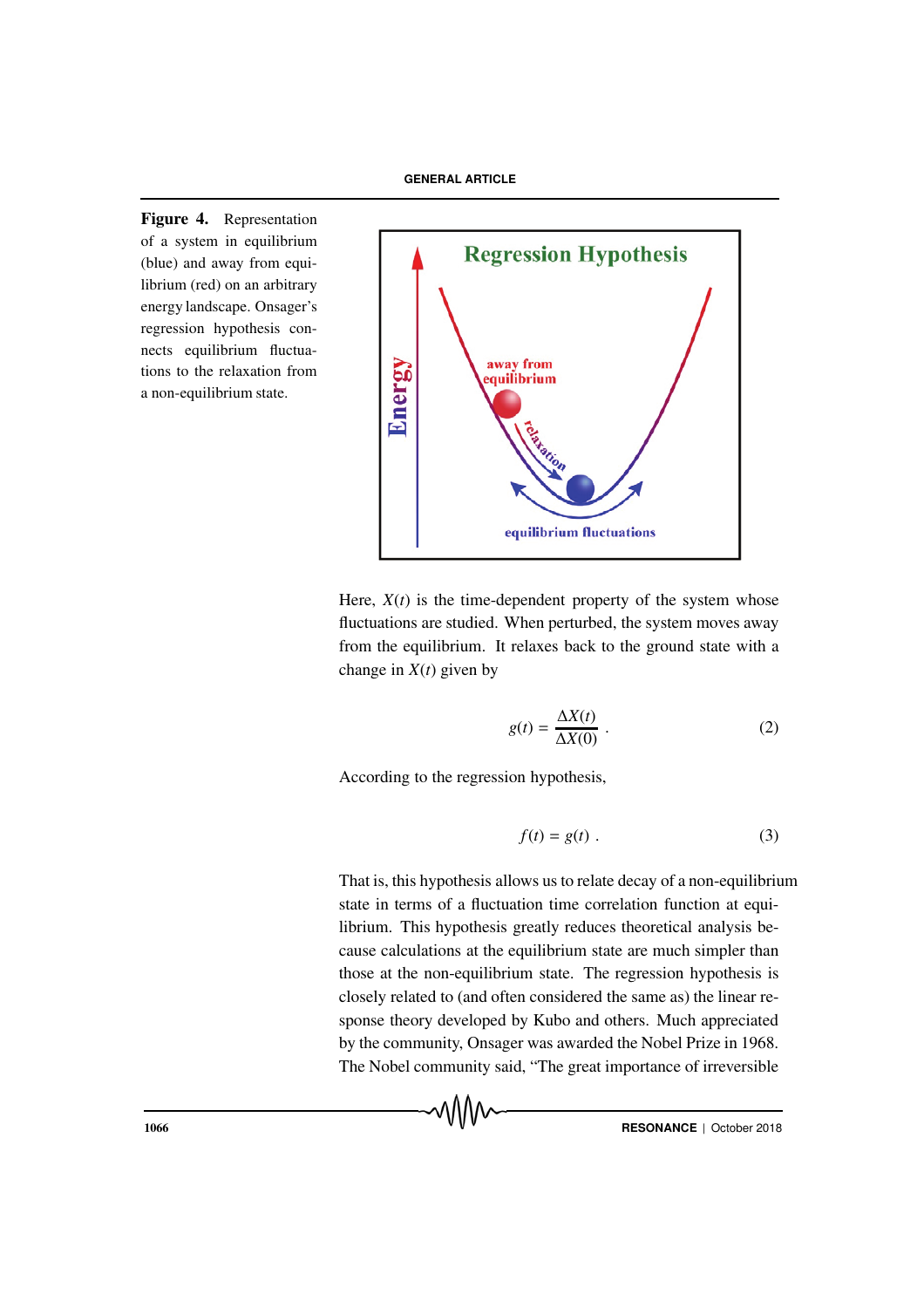thermodynamics becomes apparent if we realize that almost all common processes are irreversible and cannot by themselves go backwards. As examples can be mentioned – conduction of heat from a hot to a cold body and mixing or diffusion. When we dissolve a cold lump of sugar in a cup of hot tea these processes take place simultaneously." Onsager is known for at least four more landmark works that we discuss below. Each of these works created a new area of research.

In a remarkable intellectual feat, Onsager, when he was just 25, corrected the Debye–Huckel theory<sup>2</sup> of electrolytic solutions by  $\frac{2}{\text{See}}$  A K Shukla and T incorporating the electrophoretic effect that was neglected in the original formulation [9]. It is well-known to the students of electrochemistry that a moving ion experiences two types of retardation – one arises from charges on the ion atmosphere while the second one arises from the movement of the atmosphere in the opposite direction. Debye and Huckel neglected this second term, corrected by Onsager. That is why it is known as Debye–Huckel– Onsager theory.

The story goes that Onsager travelled from Norway to Zurich to meet Debye and confronted him with the assertion that Debye's theory was wrong. Initially, Debye did not agree. But eventually, he found that Onsager's logic was sound. So impressed was Debye that he offered him the position of an assistant researcher in his group and Onsager moved from Norway to ETH, Zurich to join Debye's group.

Subsequently, Onsager developed the theory of concentration de-<br>In a remarkable pendence of viscosity of an electrolyte solution which contains the interesting (1/480) term that was later derived by the mode coupling theory. In this work, Onsager teamed up with his student Fuoss and the theory is known as Onsager–Fuoss theory [10].

In another landmark work, Onsager developed a beautiful theory of dielectric constant of a dipolar liquid where he introduced the concept of the reaction field which finds wide use even today [11]. The expression derived by Onsager of the dielectric constant of a dipolar liquid was simple and elegant. This was subsequently

Prem Kumar, Peter Debye and Electrochemistry, *Resonance: Journal of Science Education*, Vol.15, No.12, pp.1068–1072, 2010.

> intellectual feat, Onsager, when he was just 25, corrected the Debye–Huckel theory of electrolytic solutions by incorporating the electrophoretic effect that was neglected in the original formulation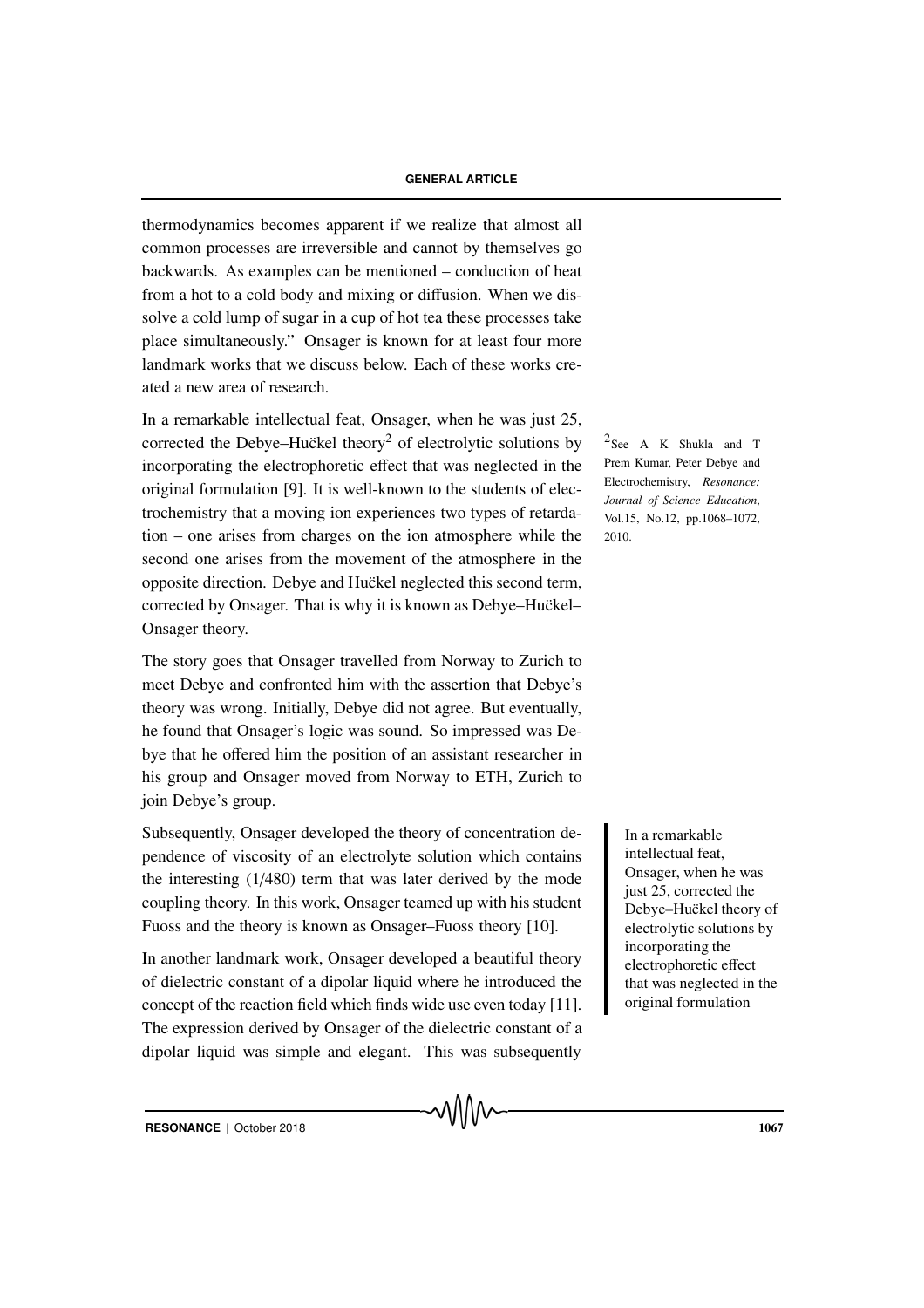Figure 5. Crystallization into nematic liquid crystal phase from isotropic liquid phase.



extended by Kirkwood and is often cited as Onsager–Kirkwood theory, thus combining the names of the two outstanding theoreticians. Onsager's theory was later extended to obtain an expression of frequency dependent dielectric function, thus completing a close connection with dynamics of dipolar liquids.

His amazing diversity of fundamental contributions remained a topic of discussion among the community. The 'Onsager model' of liquid crystals showed his uncanny ability to build a model that was solvable and at the same time allowed him to extract the essence of the problem. In this work, he modelled the nematogens as a system of thin long rods [12]. He then proceeded to obtain the second Virial coefficient of this system and showed that in the limit of long rods, below a certain temperature, the second Virial coefficient of the system could become negative, signalling the onset of orientational order.

Onsager also introduced the concept of quantum vortices that proved useful in various quantum phenomena [13]. Quantum vortices are excitations that play an important role in superfluid transitions. This idea was further developed by Richard Feynman, and the relevant theorem of quantization of vortex is embodied in a theorem known as the Onsager–Feynman circulation theorem. The concept of quantized vortex found use in type II supercon-

The 'Onsager model' of liquid crystals showed his uncanny ability to build a model that was solvable and at the same time allowed him to extract the essence of the problem. In this work, he modelled the nematogens as a system of thin long rods.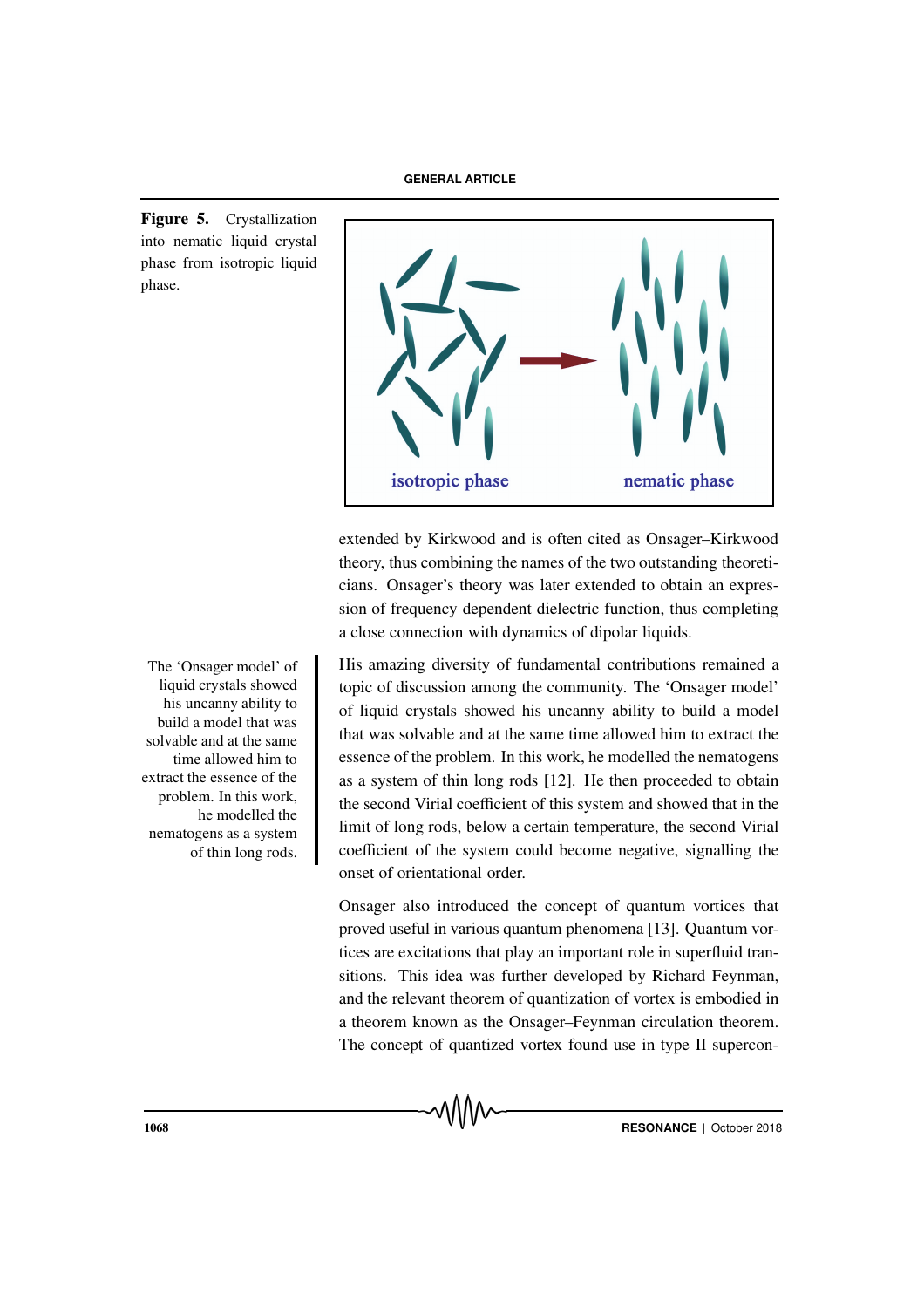ductors.

Onsager had a difficult time at various US universities. He was a poor teacher and was not given tenure both at Johns Hopkins and Brown University. At Brown, his course was known as 'sadistical mechanics'. At Brown, the Chairman wanted to keep him but was not successful as it was a time of fund cutting due to the great depression in the USA, and his poor teaching record did not help the matter either.

My own thesis adviser at Brown University, Julian H. Gibbs, overlapped about a year with Onsager at Cambridge where Gibbs was a Guggenheim Fellow. Gibbs told me that Onsager used to talk a lot with him because they two were the only Americans in theoretical physical chemistry at Cambridge. Gibbs told me that Onsager was incredibly smart with science, and was quite a jolly and warm guy. Gibbs found Onsager's approach so high level that he had to struggle to keep up with him. I need to remind the reader that Julian Gibbs himself was outstanding, and his theories of glass transition (Adam–Gibbs, Gibbs–DiMarzio) among others, are well-known.

My mentor Robert (Bob) Zwanzig overlapped with Onsager at the Yale University during the early 1950s when Zwanzig was a postdoc with John Kirkwood and Onsager was a famous Chair Professor. Zwanzig told me several stories that I better chronicle here for posterity.

I start with a famous quote by Onsager that I heard from Zwanzig, Septeces 1 and Yever build your "Never build your muscle and then go hunt for a problem. Build your muscle while solving the problem. That is the key to good research." Many found this an extremely useful advice.

Once Zwanzig's wife, Frances, was knitting while sitting at a table, and Onsager was passing by. He stopped and told Frances "I see you use European style, not American." According to Zwanzig, Frances was just amazed that Onsager knew this difference when only a few women knew how to use European needle.

My third story is again from Bob. He told me that his lasting

muscle and then go hunt for a problem. Build your muscle while solving the problem. That is the key to good research."

– Lars Onsager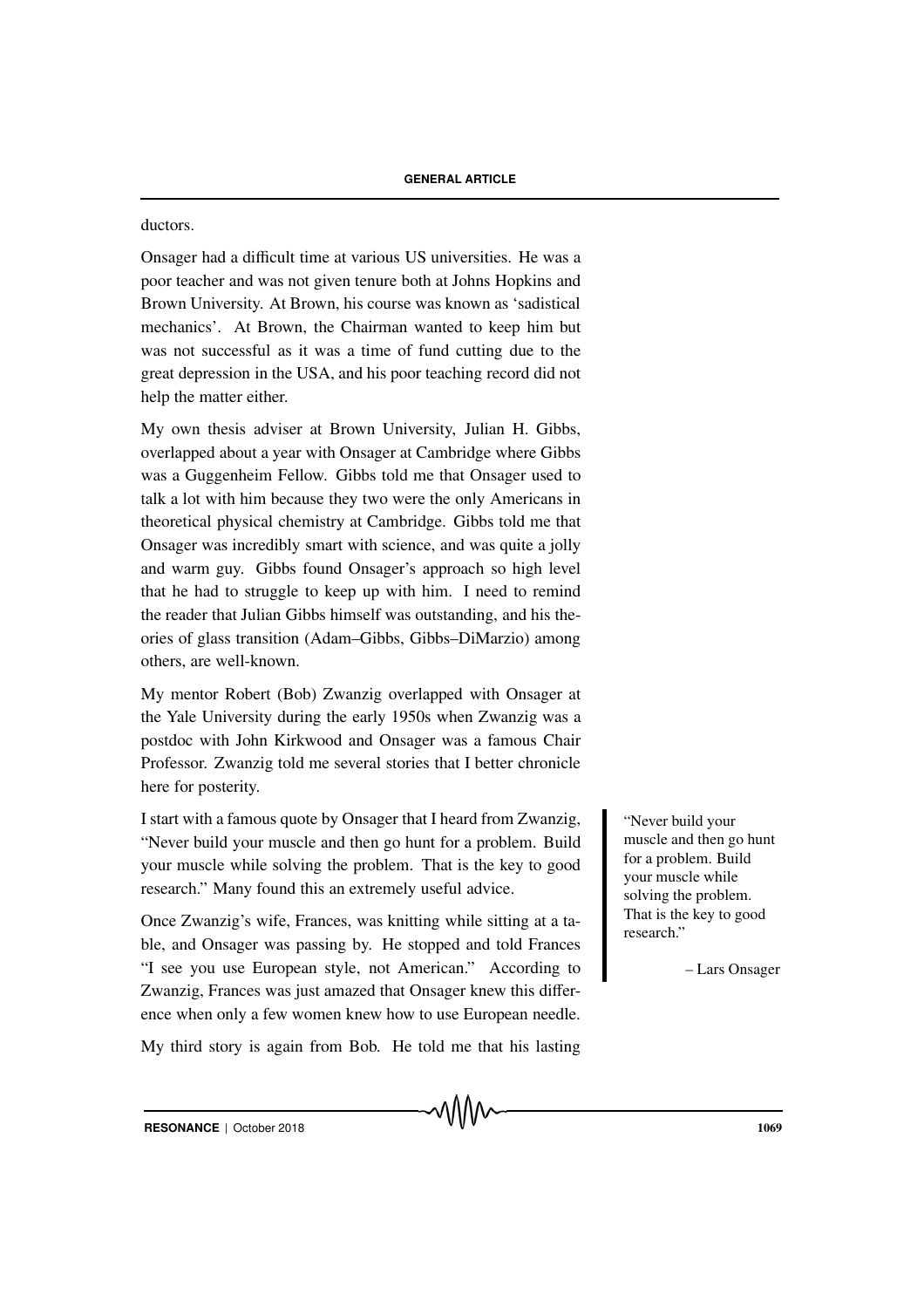image of Onsager was in a departmental party when Lars was sitting in a front chair and happily playing on his accordion a merry tune, oblivious of the rest. Bob told Onsager was good in that too!

One cannot but feel amazed (and belittled) by the abilities of Lars Onsager! Towards the end of his life, Onsager became a better teacher, but death cut short the life of such an illustrious man. He died alone at his Florida residence in 1976. But Lars Onsager's legacy continues to live on, through his innumerable admirers and followers, and as one of the finest theoretical physical chemist that was ever born.

I end this write-up with an anecdote that happened just a few months before Onsager's death, at the Banff Conference (in Canada) on radiation chemistry in 1976. Towards the end, Onsager became interested in radiation chemistry and biophysics. At the conference, papers were presented on solvation of a nascent electron created photochemically and measured spectroscopically. While the process of solvation was debated, Onsager suddenly made the comment that the "solvation structure will be formed from outside in." This statement became famous as 'Onsager's inverse snowball picture'. This is was indeed found to be true later by detailed calculations. Many of the distinguished participants, of course, realized why Onsager could be right. One of them turned to his neighbour and commented, "the old man still has it." Well, Lars Onsager always had 'them'.

### Acknowledgement

I thank Mr. Saumyak Mukherjee for reading the write-up and for the help with figures. This work was supported by Sir J C Bose Fellowship and grant from DST (India).

## Suggested Reading

[1] L Onsager, Crystal Statistics. I. A Two-dimensional Model With an Orderdisorder Transition, *Phys. Rev*., Vol.65, No.3–4, p.117, 1944.

Lars Onsager's legacy continues to live on, through his innumerable admirers and followers, and as one of the finest theoretical physical chemist that was ever born.